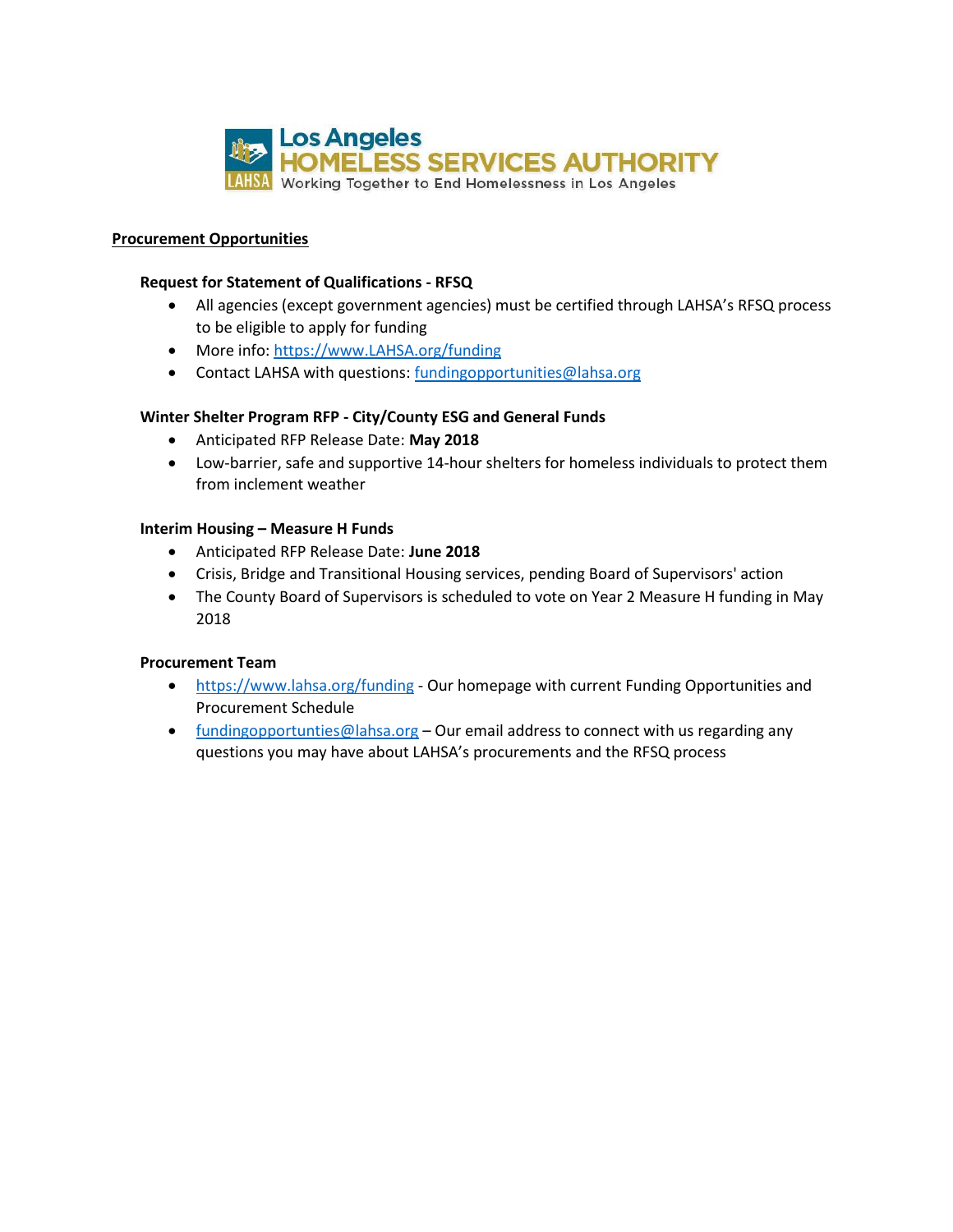### **HMIS Updates**

### **HMIS Migration Update**

| Data that has been                                              | Data that is currently in                                                                                                                                      | Data that is currently                     |
|-----------------------------------------------------------------|----------------------------------------------------------------------------------------------------------------------------------------------------------------|--------------------------------------------|
| transferred in 2017                                             | progress with our vendor -<br>June 2018                                                                                                                        | pending future<br>migration - Summer       |
|                                                                 |                                                                                                                                                                | 2018                                       |
| <b>HUD</b> standard data<br>Consent/privacy<br>٠<br>Assessments | Custom profile and<br>$\bullet$<br>enrollment data<br><b>Outreach contact locations</b><br>٠<br>Client contact information<br>٠<br>Uploaded documentation<br>٠ | Services that were not<br>already migrated |

# **Updated CES Packets**

Updated CES paper packets were posted on March 1st 2018

• [www.lahsa.org/hmis](http://www.lahsa.org/hmis) > Documents

Updates included:

- New ADA questions required for matches to housing
- New housing preference questions to assist with family matching

More updates coming in May 2018:

- Updated client consent form
- Updated VA release of information for veterans
- New Justice SPDAT assessment forms

# **New User Agreement Process**

- Agreements previously tracked on the LAHSA website
- Beginning in May 2018, agreements will be signed within Clarity on first log in (via esignature)
- When updates are made to the user agreement language, Clarity will prompt users to re-accept
- Digital versions of the signed agreements are stored and available for download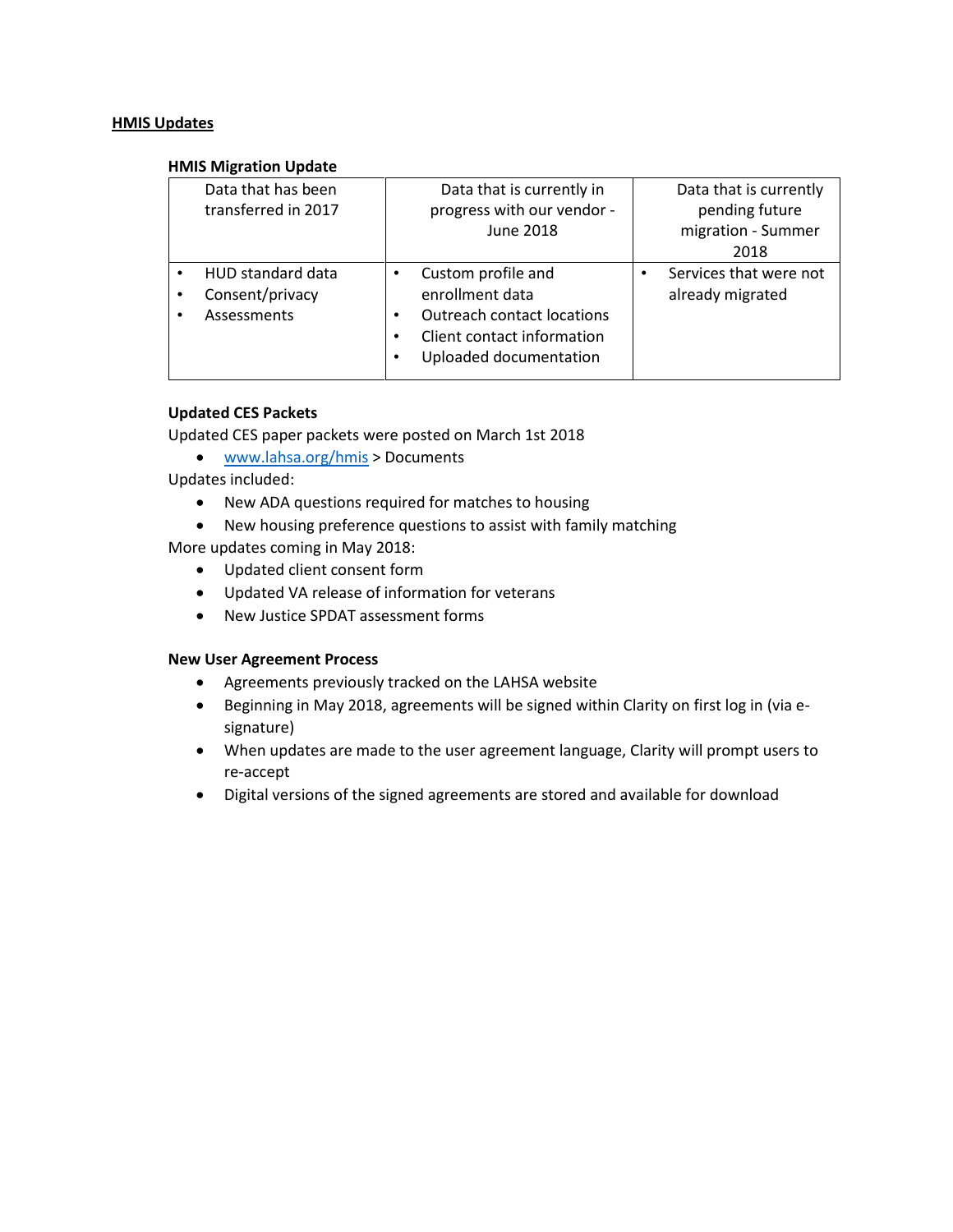

# **Capacity Building Updates**

### **Technical Assistance**

- January of 2018, LAHSA released the joint Organizational Capacity Building Technical Assistance Application (RFP) in collaboration with Home For Good's Funder's Collaborative
- Technical assistance is available to non-profit service providers on a rolling basis, as funding is available

### **Technical Assistance Options**

Option A: This option is best suited for organizations that have not yet assessed internal capacity needs, and would like to receive a formal assessment

Option B: This option is best suited for organizations that have already identified a technical assistance project resulting from recent comprehensive capacity needs assessment or other work with a consultant within the past three (3) years

## **Technical Assistance- Areas of Focus**

| <b>Operational Management</b>                | Leadership                                   | Program Administration                                                  |
|----------------------------------------------|----------------------------------------------|-------------------------------------------------------------------------|
| Financial<br><b>Information Technologies</b> | <b>Board Composition &amp;</b><br>Governance | <b>Staff Development and</b><br>$\bullet$<br><b>Technical Expertise</b> |
| (IT)                                         | <b>Organizational Structure</b><br>٠         | Reporting<br>٠                                                          |
| <b>Human Resources</b>                       | <b>Succession Planning</b>                   | <b>Program Evaluation</b>                                               |
| Contract/Grant                               | <b>Strategic Planning</b>                    | Collaboration with                                                      |
| <b>Facilities</b>                            | <b>Community Engagement</b>                  | Partners and                                                            |
| Cost Recovery                                |                                              | <b>Subcontractors</b>                                                   |
| Infrastructure                               |                                              |                                                                         |
| <b>Salary Analysis</b>                       |                                              |                                                                         |
| Policies & Procedures                        |                                              |                                                                         |
| Internal Controls                            |                                              |                                                                         |
| <b>Risk Management</b>                       |                                              |                                                                         |
| Communications                               |                                              |                                                                         |
| Fundraising and                              |                                              |                                                                         |
| <b>Resource Development</b>                  |                                              |                                                                         |